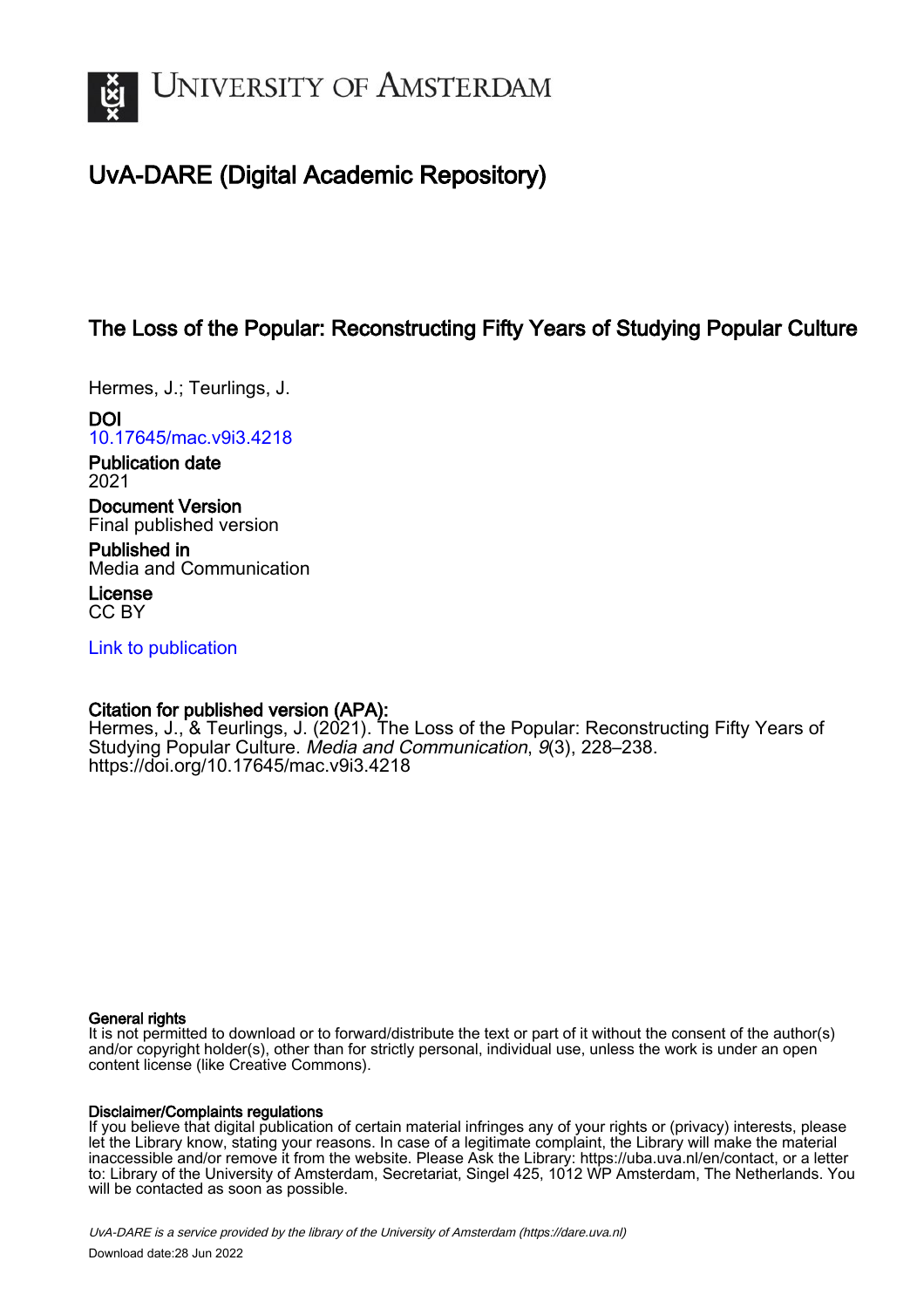### Article

# **The Loss of the Popular: Reconstructing Fifty Ye[ars of Studying](https://doi.org/10.17645/mac.v9i3.4218) Popular Culture**

Joke Hermes  $1, *$  and Jan Teurlings  $2$ 

<sup>1</sup> Research Group Creative Business, Inholland University, The Netherlands; E-Mail: joke.hermes@inholland.nl

<sup>2</sup> Department of Media Studies, University of Amsterdam, The Netherlands; E-Mail: j.a.teurlings@uva.nl

\* Corresponding author

Submitted: 26 February 2021 | Accepted: 13 April 2021 | Published: 13 September 2021

### **Abstract**

This article starts from the observation that popular culture resides in a contradictory space. On the one hand it seems to be thriving, in that the range of media objects that were previously studied under the rubric of popular culture has certainly expanded. Yet, cultural studies scholars rarely study these media objects *as* popular culture. Instead, concerns about immaterial labor, about the manipulation of voting behavior and public opinion, about filter bubbles and societal polarization, and about populist authoritarianism, determine the dominant frames with which the contemporary media environment is approached. This article aims to trace how this change has come to pass over the last 50 years. It argues that changes in the media environment are important, but also that cultural studies as an institutionalizing interdisciplinary project has changed. It identifies "the moment of popular culture" as a relatively short-lived but epoch-defining moment in cultural studies. This moment was subsequently displaced by a set of related yet different theoretical problematics that gradually moved the study of popular culture away from the popular. These displacements are: the hollowing out of the notion of the popular, as signaled early on by Meaghan Morris' article "The Banality of Cultural Studies" in 1988; the institutionalization of cultural studies; the rise of the governmentality approach and a growing engagement with affect theory.

### **Keywords**

affect theory; banality; cultural studies; Foucault; governmentality; media environment; popular culture; the popular

### **Issue**

This article is part of the issue "From Sony's Walkman to RuPaul's Drag Race: A Landscape of Contemporary Popular Culture" edited by Tonny Krijnen (Erasmus University Rotterdam, The Netherlands), Frederik Dhaenens (Ghent University, Belgium) and Niall Brennan (Fairfield University, USA).

© 2021 by the authors; licensee Cogitatio (Lisbon, Portugal). This article is licensed under a Creative Commons Attribu‐ tion 4.0 International License (CC BY).

### **1. Introduction**

"People griping about nonwhite actors in Bridgerton but not fussing about the Duke wearing riding boots to a ball?! Riding boots!" (Fredericks, 2020). The above is a tweet about the Netflix series *Bridgerton*. It makes light‐ hearted fun of others taking a popular television series way too seriously. Or perhaps of mistaking popular culture for always being about something else: Anti-racist activism and historical accuracy are suggested to be equally important issues. In jest, the tweet says that we might want to return to popular culture as popular cul‐ ture. That is exactly our starting point in this joint article. We participated in an online roundtable on "The Power of the Popular," organized by IAMCR's Popular Culture Working Group. The theme of the discussion was the status of popular culture in the 2020s. Even though we approached the question from different angles, we found ourselves in agreement that it seemed popular cul‐ ture is no longer studied as *popular culture*. By this we meant that studies of the popular no longer invoke the notion of popular culture, even when they use the term. To be sure, media and cultural studies scholars continue to study phenomena that would have been considered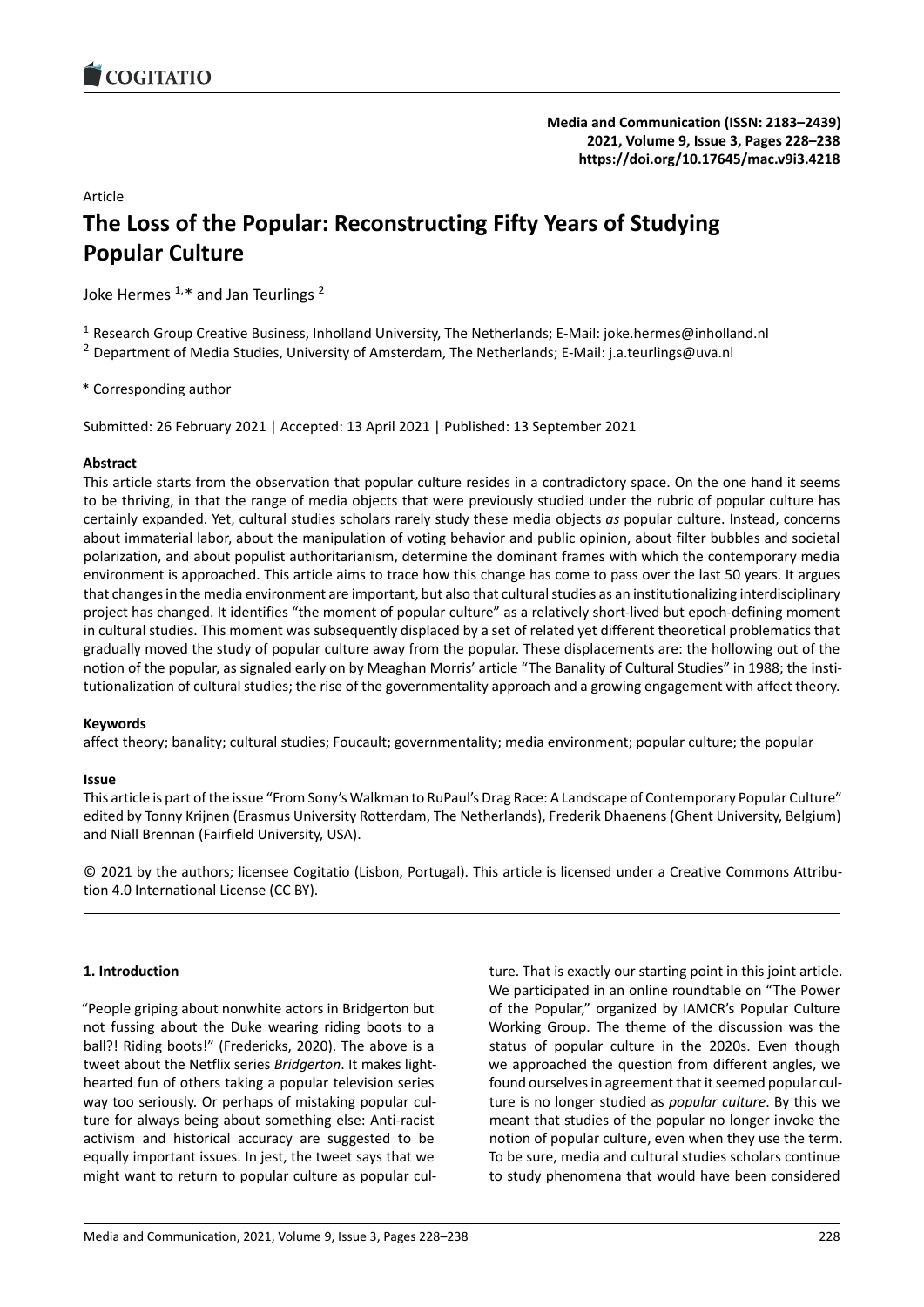popular culture in the 1980s. On the surface, it would [therefore seem that](https://www.cogitatiopress.com) we never really left the terrain of the popular. When analyzing, say, the way Twitter contro‐ versies shape public discourse, it is clear a 1980s scholar, magically transported to 2021, would have no trouble approaching Twitter as a cultural forum (Newcomb & Hirsch, 1983) where different views and parts of soci‐ ety meet and interact. That same 1980s scholar would also approach Twitter as neither entirely top‐down nor entirely bottom‐up, operating instead somewhere in between the abstract forces of the cultural industries while generating and requiring activity and enthusiasm "from below." Twitter comments are neither high culture nor the kind of authentic folk culture associated with premodernity. All of this to say that yes, Twitter can be considered—*is*, actually—popular culture.

However, we do not study Twitter as *popular culture*. Instead, we look at it and other social media platforms as a place where the free labor of users is exploited (Fuchs, 2010; Terranova, 2000), or as a powerful advertisement platform that manipulates voting behavior through tar‐ geted advertising (Tufekci, 2014). We look at it as a net‐ work that can manipulate public opinion through the creation of botnets (Bastos & Mercea, 2019), a place where filter bubbles reinforce existing opinions (Pariser, 2011), or as a platform that allows populist leaders to bypass the traditional media of old (Enli, 2017). It seems pop‐ ular culture is studied as a means to study something we are tempted to designate a bit sarcastically as "more important." An example is the recent *Popular Culture and the Civic Imagination: Case Studies of Creative Social Change*, edited by Jenkins et al. (2020). Notably and commendably, Jenkins also spends his time on The Civic Imagination Project, "to explore ways to inspire cre‐ ative collaborations within communities as they work together to identify shared values and visions for the future," taking a step away from being a popular culture scholar to being a community worker and activist (Jenkins, 2021).

What we see in recent work like this is that, even though the words "popular culture" figure prominently, the entire conceptual framework that came with "popu‐ lar culture" and "the popular" has been relegated to the background: the topological distinctions between elite, mass, folk, and popular culture; the culturalist insight that popular culture is actively produced; the Gramscian idea that popular culture is the place where common sense is produced and formed. Notwithstanding exceptions, what remains is a "fun" object ("popular culture") without the conceptual framework that tied everyday practices of meaning making to engaged research of power structures. Or a zone of exploitation, subjection or exclusion, of course.

This article is an attempt to trace how that change occurred. In answering that question, we focus on sub‐ sequent transformations of the cultural studies project, arguably the interdisciplinary domain that introduced and disseminated the term. Our point of reference here

is what came to be known as cultural studies in the 1980s and 1990s and originated in Britain (focused on class and ideology), Australia (work on policy, governmental‐ ity, and the creative industries), and the US (fans, genres, and affect). While less easily identified, it originated elsewhere too, for instance as studies of youth culture and music in Scandinavia. We are less interested in work that approaches popular culture as folk culture (as in ethnologist approaches, e.g., at German universities) or uses literary methods. The cultural studies of the 1980s and 1990s, published in *Cultural Studies* and, by the end of the decade, in the *International Journal of Cultural Studies*, and the *European Journal of Cultural Studies*, understood popular culture as a linking pin. It connected what Williams called a structure of feeling with concrete and identifiable cultural texts. Popular culture thus gave access to the hearts and minds of "ordinary people," to what connected those who did not have automatic access to the public space of politics and information. In entertainment, politics and the popular were under‐ stood to merge.

Cultural studies' modes of political engagement changed, as did the popular culture objects that were (and are) studied: from soap opera to reality TV, to games, and social media today. This article traces a genealogy of the *debate* on popular culture, in the pre‐ cise Foucauldian sense of the word, namely as "a his‐ tory of the present," one that explains how the present moment came into being (Foucault, 1977, p. 31). From a vibrant, engaged form of scholarship emerged some‐ thing completely different, in which recognition of the merits of popular culture—understood as texts‐in‐action, the text/style/object‐related practices that are energized by the shared use of music, TV series, clothes—have been drastically altered and perhaps even been lost. Even though the focus of this article is on changes in scholarship, and especially on the way scholars have conceptually approached popular culture objects, it is worth pointing out that as a field of objects that energize and connect, popular culture itself has also changed, for var‐ ious technological, economic, and political reasons.

The merging of popular texts and politics that is characteristic of cultural studies work, is prefigured in Hall and Whannell's collection *The Popular Arts* (1964) and Fiske and Hartley's *Reading Television* (1978). Both books depend significantly on semiotics, where later work merged semiotics and Marxism with an ethnographic approach. They need to be credited with making well-read "low cultural" texts worthy of serious academic attention. Popular television as in police series, westerns, Ian Fleming's James Bond novels, jazz, and advertis‐ ing are all discussed. "Popular culture" itself, as a label, is put to new use to undo the ideological force of the high-low culture distinction and expands the much more restrictive use of the term by historians such as Burke (1978/2009). The key element that changed is that the commercial nature of these widely used and appreciated texts no longer counted against taking them seriously.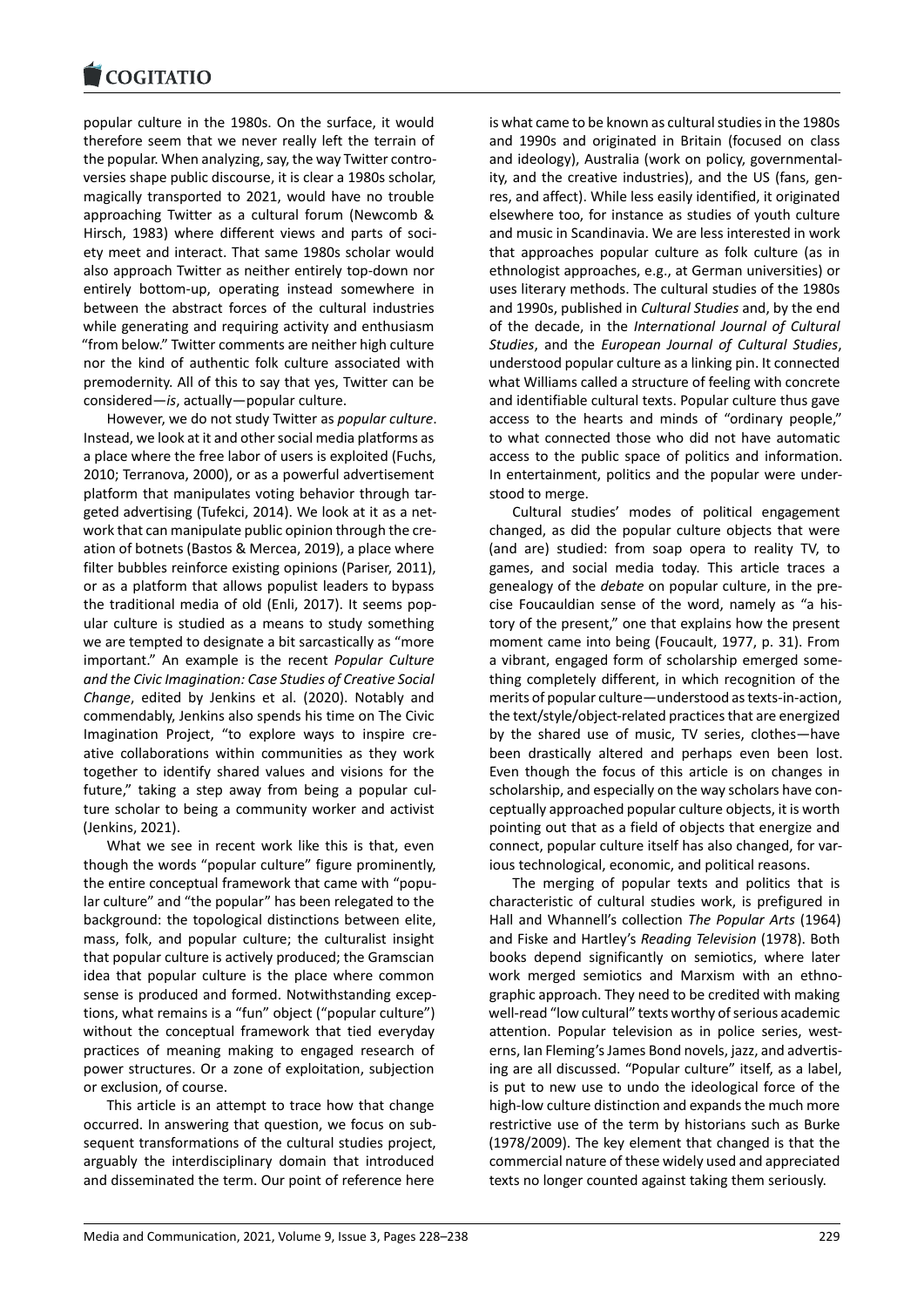Early work on popular culture in cultural studies, in its [enthusiasm to defen](https://www.cogitatiopress.com)d the relevance and importance of this new domain of critical work, developed a penchant to cast different kinds of everyday, often media‐related practices as transgressive and resisting dominant culture. These claims may not always have been entirely convinc‐ ing. A certain level of "optimism of the will" was required by researchers and readers, but it was not an impossi‐ ble task. There were enough links to progressive ideas in the popular culture of the 1970s–1990s to at least warrant the option of reading popular cultural practices as progressive (via oppositional or aberrant decoding). In today's context that feels more problematic. Gamers out to bully women journalists (Seymour, 2016), conspir‐ acy theories, the deep commercialization of making your own online influencer video: All of these examples either do not read as a political agenda, or when they do, do so as a deeply exclusionary and right‐wing one. The occa‐ sional hopeful reading of e.g., *RuPaul's Drag Race*, as an emancipatory moment that queers gender conventions and offers a highly diverse range of ethnicities in competitors on this television show, also points to host RuPaul's deeply neoliberal convictions. Fans and viewers combine their love of the show with the criticism that it discriminates against darker‐skinned queens and trans women as contenders (Hermes & Kardolus, 2019). All of these changes within popular culture and in its users as well go a long way in explaining "the loss of the popular." However, at least equally important are a series of paradigm shifts that gradually shifted the object of cul‐ tural studies.

Before proceeding to an overview of these paradigm shifts, a word of clarification. The expression "loss of the popular" might be interpreted as a story of betrayal a once vibrant approach was betrayed by subsequent scholarship—and a call to return to the origins. This is emphatically *not* the intention behind our argument. Each of the changes we identify below responded to ear‐ lier problems and offered valuable ways forward. It was, in other words, not a question of betrayal but of schol‐ arly work responding to paradigmatic deficiencies and societal changes (and in some instances, changing political priorities). But the net effect of this work of advance‐ ment has been a gradual redefinition and reorientation of the field, and it is the latter that we are trying to cap‐ ture with the expression "loss of the popular."

### **2. "This Has Gone Too Far"**

The first movement *away* from studying popular culture through the lens of the popular did not take place as a result of a paradigm shift, but rather as the result of unease with the direction the study of popular cul‐ ture had taken. It is easy to forget how soon this sense of unease emerged. Already in 1988—merely one year after Fiske published *Television Culture* (Fiske, 1987)— Meaghan Morris published her *Banality in Cultural Studies* essay, which became the programmatic text in

the anti-celebratory approach to popular culture:

I get the feeling that somewhere in some English pub‐ lisher's vault there is a master‐disk from which thou‐ sands of versions of the same article about pleasure, resistance, and the politics of consumption are being run off under different names with minor variations. (Morris, 1988, p. 15)

Morris' critique entailed more than the complaint that the celebratory takes on popular culture were repeti‐ tive and decontextualized. She also argued that the use of interview material amounted to little more than a "vox pop" technique, in which the interviewer becomes the spokesperson (and thus privileged interpreter) for what the interviewee actually means: "The people is a voice, or a *figure of* a voice, cited in a discourse of exegesis" (1988, p. 16, emphasis in the original). Or, in one of the harsher judgements in the essay, "the peo‐ ple are… the textually delegated, allegorical emblem of the critics' own activity" (p. 17). Thus, instead of giv‐ ing a voice to "the people," the scholars of popular cul‐ ture were depicted as having become narcissistic ventril‐ oquists, who make ordinary people utter the words they want them to speak. The result was a left populism that was mechanically transposed on any given situation and lost its critical bite.

The loss of critical purchase was also at the center of McGuigan's book‐length critique *Cultural Populism* (1992). In a recent interview he recounts the context in which he intervened:

In the 1980s, interpretation of the culture of "ordi‐ nary people" in cultural and media studies had become peculiarly reverential and even celebratory….I had myself gone along with the rather more positive estimation of contemporary popular culture until the point—probably when reading John Fiske when I thought, come on, this has gone too far! Critical judgement had been abandoned too easily. (Moran & McGuigan, 2020, pp. 1005–1006)

McGuigan did not challenge the importance of studying popular culture: He remained attached to the idea that "the cultures of ordinary people are of paramount impor‐ tance" (Moran & McGuigan, 2020, p. 1007). He con‐ sidered the knee-jerk celebration of popular culture, however, an undesirable evolution of an otherwise correct idea that popular culture was a terrain not to be neglected by politically engaged intellectuals. In this sense, these early criticisms of the cultural stud‐ ies project on popular culture represents a corrective moment, more interested in a return to the source than in abandoning it: not a loss of the popular but a reap‐ praisal of it.

It needs to be mentioned that the corrective moment came with its own set of limitations. The work of John Fiske conveniently served as a shorthand for all of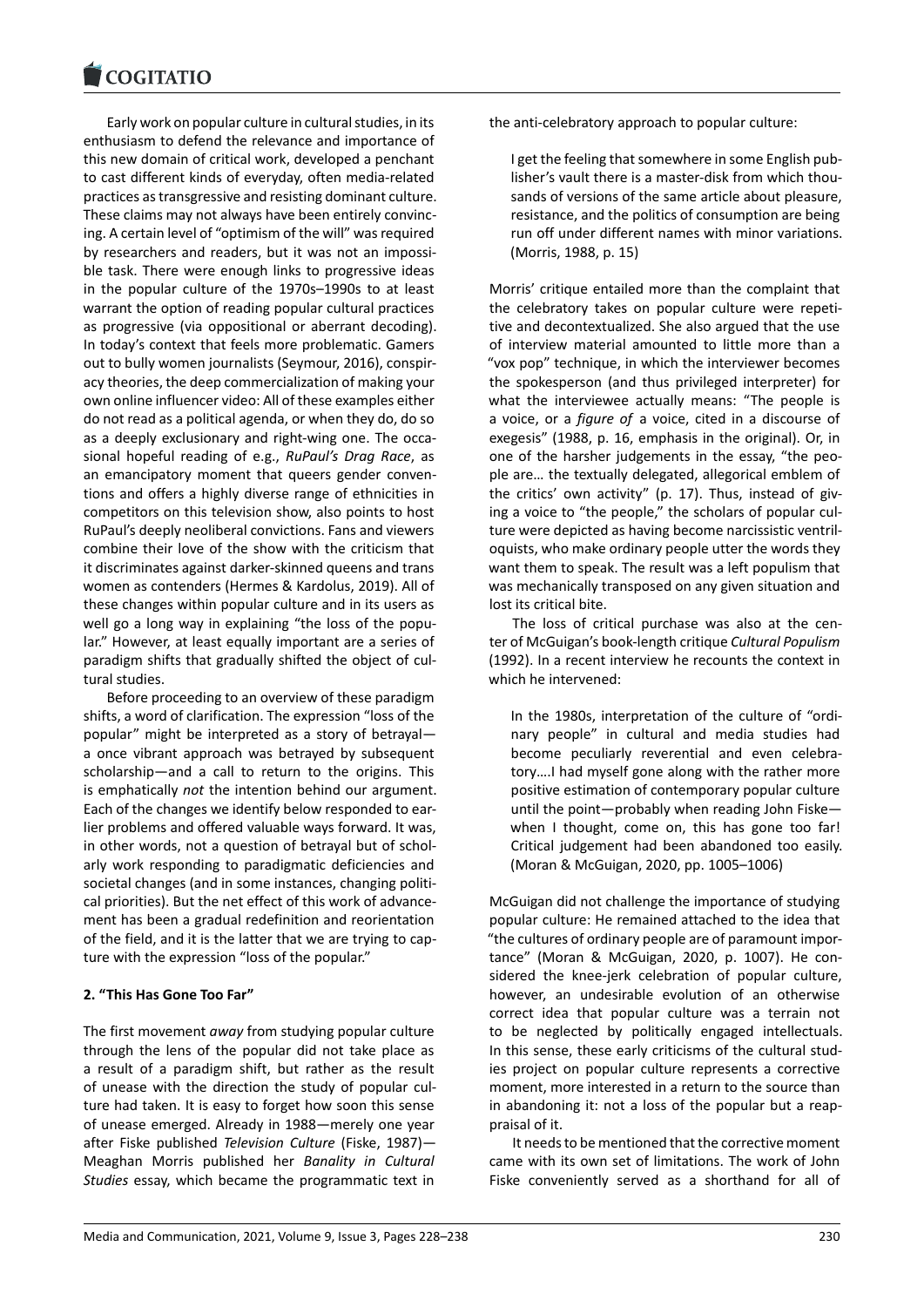cultural studies, which does not do justice to the wide [variety of nuanced em](https://www.cogitatiopress.com)pirical work that was dismissed as celebratory and populist. Neither did his critics give John Fiske any credit for the wave of scholarly enthusiasm and inspiration that his work undeniably generated, or the complexity of his reasoning.

### **3. Institutionalization: From Popular Culture to Audience Research**

Looking back, the earliest engagement with popular cul‐ ture from a cultural studies perspective we became acquainted with, would be work at the Centre for Contemporary Cultural Studies (CCCS) in Birmingham. There is the famous *Resistance Through Rituals* (Hall & Jefferson, 1975) collection on youth culture and how its rebellion against established class culture is afforded by making wayward use of consumer culture. The attraction of the CCCS books and earlier stenciled papers lies at least in part in the surprising tolerance for consumption and what could easily be demeaned as trivial pastimes and interests, given the keen interest in Marxist philosophy at the CCCS.

At the CCCS, the importance of everyday mean‐ ing making and of popular culture was never a given, nor was their significance ever underestimated. Rather, both were felt to be in need of theoretical under‐ standing. With regard to conceptualizing popular cul‐ ture, Gramsci's writing (1971) on civil society, com‐ mon sense, and organic intellectuals was important, as was Althusser's work (1971). Althusser offered ideol‐ ogy and recognition as concepts, while Gramsci solved Althusser's problematic distinction between science and ideology, as well as the associated notion of false con‐ sciousness. He also insisted on common sense as frag‐ mented, disjointed, and contradictory (and thus open to change). In an essay originally written in 1977, Hall et al. explicitly bring both arguments together: "Because Gramsci does not work with a true/false conscious‐ ness or science/ideology model his thinking is directed towards the contradictory possibilities within sponta‐ neous, non‐systematised forms of thinking and action" (2007, p. 284). Allowing for contradiction might well be the single most important contribution to critical think‐ ing that made studying popular culture at all possible.

It allows us to understand how exceptional a collec‐ tion *Resistance Through Rituals*is in combining a Marxist perspective, extensive ethnographic description, and a somewhat romantic rendering of the spirit of indepen‐ dence amongst young people. Together with Hebdige's slightly later *Subculture: The Meaning of Style* (1979), *Resistance* established the political significance of youth culture. *Subculture: The Meaning of Style* in turn estab‐ lished the "reading" of culture as a valid method of cul‐ tural research that Meaghan Morris would be so very critical of ten years later. Its implied method is ethno‐ graphic, even if Hebdige does not offer a methodological account. Like Marxism, feminism is an important source

of inspiration for the CCCS researchers. It allows for a dif‐ ferent type of argumentation, as becomes clear from the work of the CCCS Women's Studies Group in *Women Take Issue* (1978). It is far less celebratory of popular culture and resistance against dominant culture than the work of the men is.

The famous example of Angela McRobbie's chapter in *Women Take Issue*, in which she wrote about talking with girls about their bedrooms, provides a link to popular music but also to acquiescence with patriarchal rules. Both returned, popular music and women's popular cul‐ ture, in work undertaken in the US. American media and cultural studies scholar Larry Grossberg wrote about pop‐ ular music and resistance. He would also introduce the notion of "affect," which was to provide a new direction for cultural analysis (defined broadly) by the end of the 1990s. Secondly, unaware of the work in Birmingham, UK, Janice Radway studied romance reading in the US, fol‐ lowing a remarkably similar logic to the CCCS Women's group (Radway, 1984). She, too, understood women's reading of romances as only a temporary bid for free‐ dom that at the same time rewrites dominant ideol‐ ogy. Romance reading rebuilds masculinity as both car‐ ing and spectacular, as part of the fantasy shared by novels and readers.

In the early 1980s, studying popular culture was a political act in itself. Authors engaged with social power relations and subordinate groups by doing research among different groups of popular culture users. Taking the perspective of its users (rather than that of popu‐ lar culture's critics) was commonly referred to as "ethno‐ graphically inspired." Whether it was Ang's work on *Dallas*(1985), the prime time soap series, Radway's work on romances (1984), or Morley's on television viewing (1980, 1986). Their seminal texts all start from the expe‐ riences of actual viewers and readers, who talk about cul‐ tural texts that are not deemed very worthy. Their work countered established notions about the utter lack of quality in popular entertainment that John Hartley dates back to the 19th‐century tenets of class culture. It also countered how these tenets were upheld by what he calls the knowledge class: schoolmasters in the 19th cen‐ tury, intellectuals of the "fear" school in the late 20th century (Hartley, 1999, pp. 124, 133–134). While Morley, Ang, and Radway offered a combination of ethnographic method and engagement with texts, the method part of their work was not what attracted others to this new field of study. They were read as alternatives to the dismissive and pessimist "mass culture" paradigm (Jensen, 1990) and fed a gleeful sense that consumer culture might not be all bad.

Notably, the double political agenda their work served was a feminist one rather than the Marxist one in the earlier work at the CCCS. Ang (1985) suggested that melodrama's tragic structure of feeling allows for emo‐ tional realism, a new term with which to approach how media texts become meaningful. Rather than reduce reactions to the soap series as sentimental drivel, and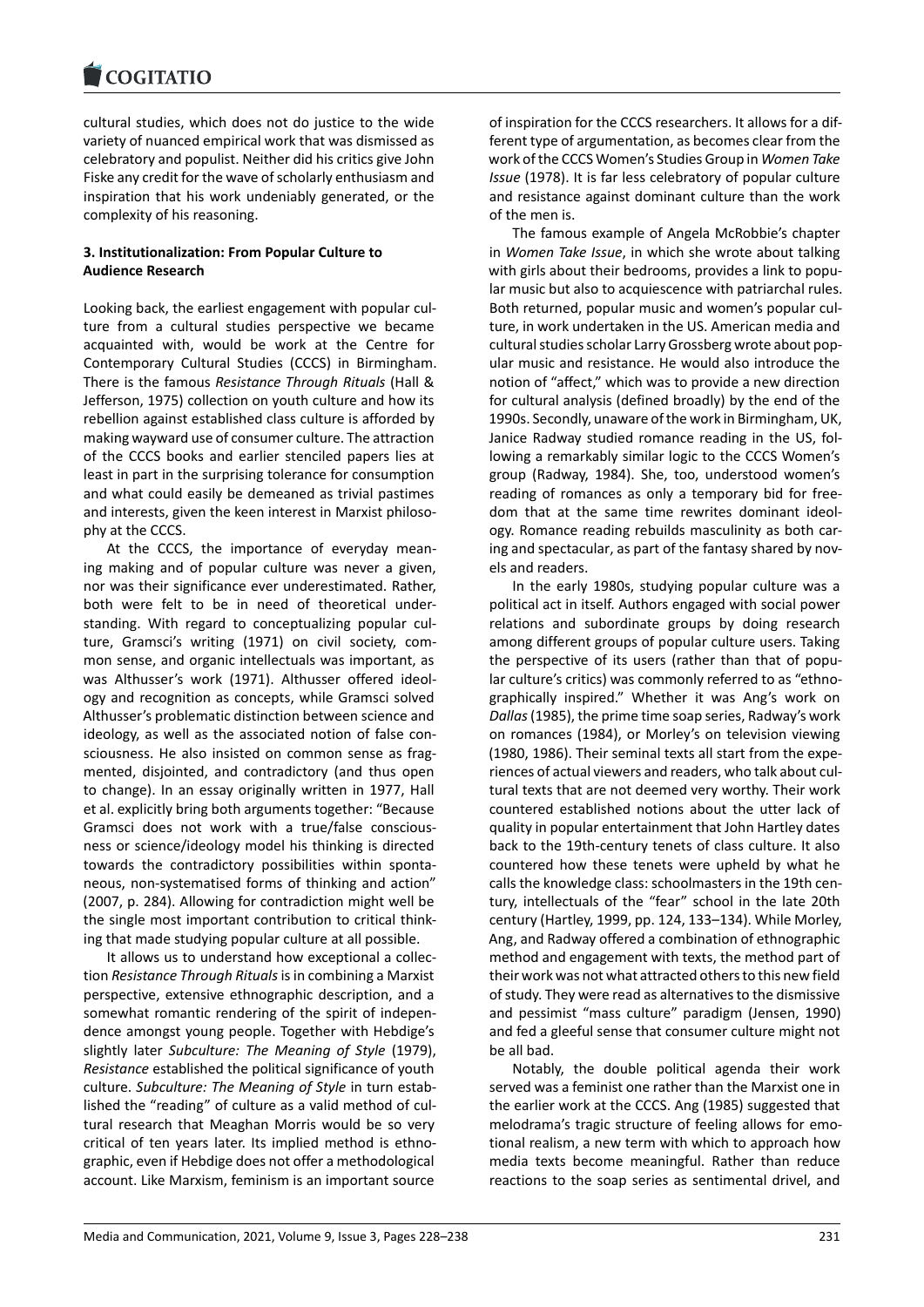a typical example of women's culture, Ang offered an [account of the fanta](https://www.cogitatiopress.com)sy work involved in engaging with media texts. Morley (1986) focused on both class and gender in his work, carefully noting how masculinity in the home is a mode of power. While attacked for inter‐ preting romance reading as a form of proto‐feminism, Radway (1984) showed popular culture to be a space of negotiation that temporarily rewrote patriarchal rule and ideology, i.e., that it is women's task to care for oth‐ ers emotionally, and not men's.

While Ang, Morley, and Radway are seen as media and cultural studies scholars, it is earlier work at the CCCS that established academics studying popular cul‐ ture as "organic intellectuals" (Fernández Castro, 2017). "The popular" and "common sense" had come to be con‐ sidered valuable categories. Morris correctly identified the sleight of hand taking place, from the voice of the people to the academic as a mouthpiece. She was too irritated, however, to see how ethnographic insight had simultaneously come to be valued in cultural studies, stemming from academics' personal engagement with specific popular cultural texts as well as with a strong wish for non-patronizing forms of research. As Hoggart said when talking about literacy in 1998:

You see you're always torn if you come from my kind of background….Perhaps excessively, you don't want to appear to patronize. You want to understand bet‐ ter. So I wanted to avoid two things in *The Uses of Literacy*. One was the dismissal of working‐class cul‐ ture as though it was nothing, was worthless or crude. And the other was sentimental acceptance, which is just as bad. (Gibson & Hartley, 1998, p. 14)

The early "organic intellectuals" cared about specific texts and their users. As the focus on media use grew stronger, there was a move away from "the popular" as such while criticism of the new popular culture research intensified. Curran criticized what he called "the new revisionism" in mass communication research for its lack of historical awareness of earlier pluralist communica‐ tion research that held similar tenets regarding audi‐ ences' appreciation of media texts (1990, p. 158). When Winlow and Hall (2007) reviewed the second edition of *Resistance Through Rituals* a decade and a half later, they reiterated a sense of disappointment that has come to haunt cultural studies:

We did expect Hall and Jefferson to deal directly with the main flaw of the CCCS's work, which for many of its critics is the assumption that youth subcultures have the irrepressible ability to avoid the compul‐ sions and seductions of the consumer culture they inhabit, always nimbly moving beyond its chain of signification and processes of identification to fash‐ ion their own meanings and identities as methods of resisting the dominant order. (p. 395)

While early popular culture research presented a happy and irreverent mix of disciplinary backgrounds, rang‐ ing from the literary to criminology, sociology, political economy, and psychoanalysis, the 1990s proved a period of attrition and disciplining of an unruly field. For Curran (1990), the fact that researchers did not understand their compliance with consumer culture, pointed to how the new cultural studies work was really just a new chapter in the tradition of mass communication research. Winlow and Hall (2007) spoke of post‐war sociology and a similar failure not to take mass cultural and consumerist manipulation into account. Others felt that the link made to ethnography is erro‐ neous. Although the new audience researchers might well have been inspired by how critical anthropologists took Geertz's "thick description" further to question the power relation between researcher and researched (Clifford & Marcus, 1986; Geertz, 1973), they were not actually doing fieldwork. Often, the power of popular cul‐ ture was such that researchers felt deeply familiar with what they studied and used personal experience rather than long interviews or participant observation in a more formal sense. This is not incommensurable with ethnog‐ raphy (Hammersley & Atkinson, 1998), but it differed greatly from the lengthy fieldwork that, exceptionally, Gillespie (1995) and Thornton (1995) did conduct.

Over two decades, work that started from engage‐ ment with forms of culture that were presumed to be worthless, brought about the revaluation of "the popu‐ lar" and popular culture, and then again lost the claim of transcendent value in popular culture as a phenomenon in and of itself. Neither Ang nor Radway understood romances or melodrama as in themselves empower‐ ing, but they did appreciate how these particular texts allowed audiences to use their agency and imagina‐ tion to make them empowering. Ten years later, nei‐ ther Gray (1992), or Gillespie (1995), nor Hermes (1995) understood the video recorder, television, or women's magazines as "prime movers." In the first instance, their interest was in the audiences they studied. How specific (sub)cultural forms inspire audience members was to be culled from how informants talk about their lives and media preferences rather than from the media texts or practices themselves. Media texts and technologies were credited with providing instances of resistance. Gray, for instance, noted how her informants explained their com‐ plicated cookers to her when talking about household technologies, but claimed they could not program the family VCR. A case of calculated ignorance, she argued: Not knowing how to do this meant one chore less on their plates. However telling, this was a minor counter‐ move compared to the much grander claim made by Fiske for popular cultural texts. The shift away from the "power of the popular" was mirrored in a much stronger emphasis on method: Cultural studies was no longer a free space in academia that attracted radical thought. While all of these newer authors related their work to everyday practices of meaning making and the power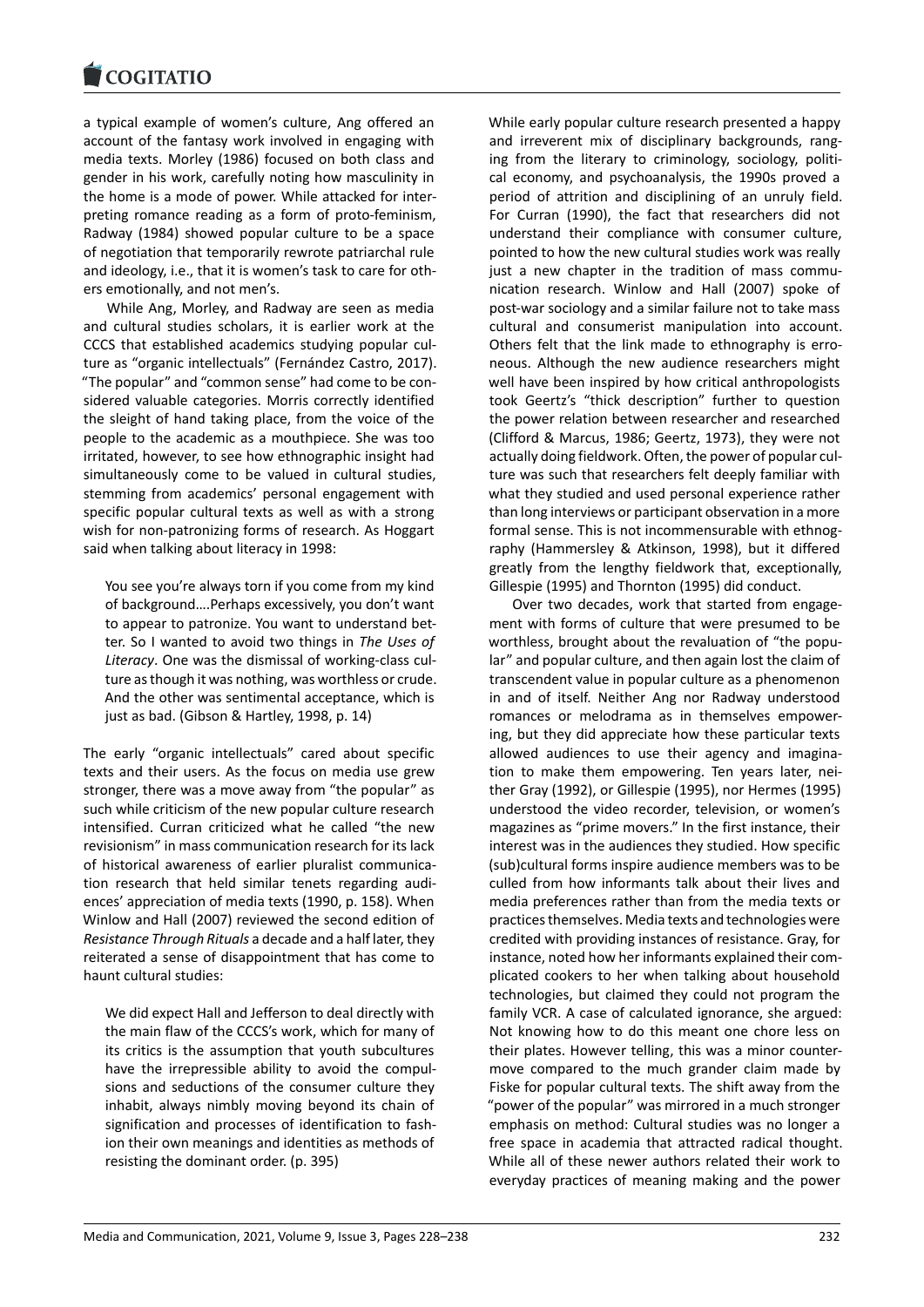#### COGITATIO

relations that shape these practices, they were more [accurately labelled as](https://www.cogitatiopress.com) politically engaged than as radicals or organic intellectuals.

In another decade, "aca‐fans" will reclaim free space and, much to the amazement of outsiders, such subjects as "Buffy studies" become part of the academic curricu‐ lum (Hills, 2002). Here a different logic returns us to pop‐ ular culture as text where unexpected discoveries can be made. Here, too, the operative suggestion is that the gap between literature and pulp is not as wide as is believed. In this case, it leads to the emancipation of exceptional texts and not their users, and while it broadens what may count as "high culture," it leaves the distinction between high and low culture intact. Otherwise, popular culture studies will mostly turn into audience studies.

### **4. The Governmental Turn**

The influence of governmentality studies presents a second decisive shift away from popular culture (even though, as we will see, it did not abandon the notion entirely, but instead reinterprets it by linking it to its strategic use in the wider field of culture). The influence of governmentality studies came rather late, considering the long‐standing influence of Foucault on cultural stud‐ ies. The focus initially was very much on Foucault's ear‐ lier work on discourse (Foucault, 1970, 1972). When his later work on power/knowledge, governmentality, and practices of the self was used, it was interpreted in such a way that it always led back to discourse. Hall's (1997) chapter in the Open University textbook *Representation: Cultural Representations and Signifying Practices* is a good example of this tendency to "discursify" Foucault. This changed around the 2000s, when the exhaustion of the Gramscian influence on cultural studies opened up a space for reinterpreting Foucault's work. The concept that generated the most scholarly enthusiasm was governmentality. This brought a radically different approach to culture, a paradigm shift that was less interested in conceiving culture as the site of the creation of com‐ mon sense, than as a field crisscrossed by strategic power relations.

A cursory glance through the table of contents of the 2003 collection *Foucault, Cultural Studies, and Governmentality*, a fairly typical selection of the work being conducted under the rubric of governmentality at the time, illustrates this new orientation of culture towards strategy. There is an article on how new commu‐ nication technologies have been strategically deployed in order to reconfigure the home along neoliberal lines (Hay, 2003). Coffey (2003) offers an analysis of the role of museums in the reconfiguration of Mexican society towards neoliberalism. King (2003) analyzes the rhetoric of cancer survivorship as embodied in initiatives like "Race for the Cure" and examines how such conscious‐ ness *cum* fundraising events redefine citizenship away from the State and towards individual ethical notions. As diverse as these analyses might be, they all approach

cultural phenomena as strategically deployed in pursuit of some higher good, usually involving some large‐scale but low‐intensity transformation of society. In this sense, the governmentality approach to culture represented a return to earlier strands of sociological analysis that stressed the instrumentalist character of cultural goods (e.g., Packard's *Hidden Persuaders*, 1957; but also to some of the work of Bourdieu that stresses the role of symbolic goods in establishing and maintaining different social positions, e.g., Bourdieu, 1980).

Two observations are worth making here. First, almost unnoticed, the governmentality approach to cul‐ ture eliminated the adjective popular from its concep‐ tual apparatus. (It is worth noting, in this context, that Tony Bennett's (2003) contribution to the above col‐ lection is simply called "Culture and Governmentality"). Read positively, this meant that cultural studies widened its scope to also include phenomena that were previ‐ ously considered to be "high culture." Yet, more often than not, this also had the consequence that the entire notion of the popular was evacuated from the discipline. To be sure, governmentality scholars still scrutinized pop‐ ular culture objects, ranging from computer games like Civilization (Miklaucic, 2003) to reality TV shows like *Judge Judy* (Ouellette, 2004), but they did so without invoking the popular.

The evolution of Tony Bennett's work is a good example of this switch away from the popular towards the wider field of culture. His earlier work was heavily invested in the notion of the popular, e.g., in his writing about James Bond as a popular hero (Bennett, 1982, 1986). But by the early 1990s he had made the switch away from the popular to study one of those classic loci of high culture: The museum, which he ana‐ lyzed from a governmental point‐of‐view (Bennett, 1995). The series of essays gathered in *Culture: A Reformer's Science* (Bennett, 1998) are the culmination and further theorization of how the governmental turn impacted cul‐ tural studies' understanding of culture.

This does not mean that the notion of popular cul‐ ture was abandoned in its entirety within governmentality studies, even though it was given a much diminished and certainly much less prominent place. True to form, governmentality studies at times invoked the opposition between high and low culture, but only to the extent that the difference was strategically deployed by those want‐ ing to intervene in a social field. In Bennett's words:

Rather… than speaking of a contest of high culture versus low culture, the logic of culture, viewed governmentally, organises a means for high culture to reach into low culture in order to provide a route from one set of norms for conduct to another. (1998, p. 79)

Consequently, if—and this is a big if because occasions were scarce—governmentality scholars used the term popular culture, it was always from the viewpoint of how the notion was strategically deployed.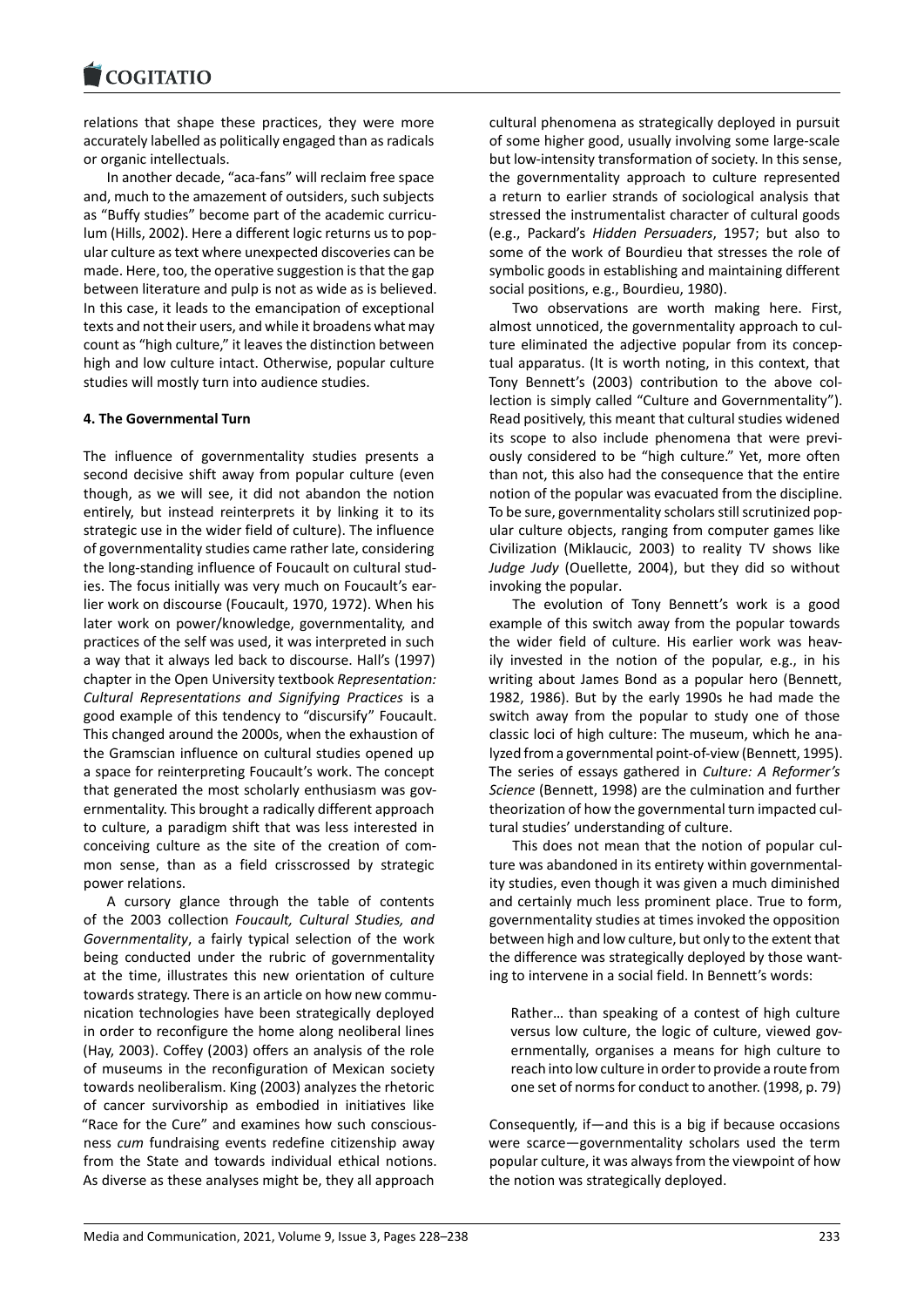#### COQUIATIO

### **5. Affect Theory**

[The move towards](https://www.cogitatiopress.com) affect theory constitutes the final and definitive turn away from earlier efforts to under‐ stand popular culture for its own sake. While not named as such, affect was always part of studying popular cul‐ ture as a political moment. Ang (1985) traced an intri‐ cate relationship between the melodramatic text (and its tragic structure of feeling that defines happiness as always transient and short‐lived) and the emotional real‐ ism it affords. This ultimately revolved around the kind of energy soap opera offers its viewer: It seems to be a kind of warmth, a feeling of recognition and being recognized. That feeling, however, was couched not in terms of affect but in terms of ideology—an Althusserian rendering of the power of television as ideological state apparatus. Likewise, when Walkerdine (1986) wrote about watch‐ ing *Rocky II* (the movie) with the Cole family, she pointed to how the film offers a fantasy of transformation, draw‐ ing together the text, psychoanalytical insight, and the‐ orization of identity and subjectivity. The actual pop‐ ular text is crucial to the unfolding psychic processes. Psychoanalysis, however, is not an approach that is much favored in cultural studies. As a theoretical appa‐ ratus it goes against the radical contextualization and Foucauldian understanding of subjectivity that is enthu‐ siastically taken up by the field. Psychoanalysis' association with textualist approaches in film studies has not helped. Nevertheless, in analyses like Ang's and Walkerdine's, there is an untheorized (or at the very least differently theorized) notion of affect at work.

Discussion of affect as such emerged in cultural stud‐ ies in the mid‐1990s to fill a void. When Grossberg spoke of affective sensibility in relation to music fandom (1992), he used it to critically intervene in a discussion of identity and representation that felt too mechanical to him. According to Grossberg, affect is subjective feel‐ ing, which "gives 'color,' 'tone' or 'texture' to our experiences" (1992, p. 57). He used the concept of affec‐ tive sensibility to think identity outside of modernist and essentialist parameters, as historically and cultur‐ ally constructed, as fluid and fed by (popular) culture. As a term, affect locates the "doing of popular culture" (rather than popular culture as text) between subjects by following in Spinoza's footsteps; it aims to recognize energy and change in "being affected." While "emotion" is used to refer to the social performance of feelings and sensations, affect refers to the power of moments of connection, whether positively or negatively (Wetherell, 2012). While arguably this could tie in with engaging with the popular to understand its power, this is not what happened.

A 1999 article by Ahmed illustrates this perfectly. Just before Ahmed's work turned to affect, she wrote about "becoming" by focusing on how texts interpellate read‐ ers and construct them in doing so—which as a reader we may also resist. Her mode of analysis was to read pop‐ ular texts against philosophical "master texts":

It is my position that a close and critical reading of master‐texts such as *A Thousand Plateaus* is of fun‐ damental importance to Cultural Studies. This is not because I think we should keep a canonical narrative in place of the production of (high) theory. Rather, we need to attend closely to texts which have been read as originary and as charting a field. In the case of *A Thousand Plateaus*, the critical appropriation of models of becoming, bodies without organs, bodies as machines and desire as positivity, all mark its powerful dissemination in cultural theory. (Ahmed, 1999, p. 49)

The crucial text here is the philosophical one. The retelling of the narrative of *Dances With Wolves*, the 1990s movie, was used as ammunition against it. Ahmed was not interested in its appeal as popular culture, she was interested in the homology between the two (very different) texts that allowed her to develop what reading "skeptically, critically, and closely" as a feminist (1999, p. 49) might mean in relation to engagement and the power of phantasy, and against essentialized notions of identity. Much can be recognized here, but not in any known configuration of what was previously known as "doing cultural studies." Partly it is Ahmed's unique approach. Equally, it was a sign of the times that we had moved far away from the exhilaration and pleasure early cultural studies found in subcultures and youth culture and in popular entertainment.

### **6. Conclusion**

While cultural studies stopped studying popular culture in order to understand "the popular" and started using it, among other things, as a means to confront high the‐ ory, neoliberal politics was consolidating. Initiated in the Western world by politicians such as Thatcher, Reagan, and Kohl, in the 1990s neoliberalism became part of British Labour's creative industries policy (Hewison, 2014). Culture, regardless of its provenance, was felt to be an "expedient" for all sorts of policy initiatives and governmentality in general (Yudice, 2004). The broad field of media and cultural studies keenly felt that it needed to turn away from what was now deemed to be too naive an approach to mediated culture. It did not help that the new reality genres that offered a public presence to non‐professionals, or "ordinary people," and then the new digital platforms that allowed for amateur production, after a brief moment of anarchist hope in the late 1990s, could be seen to close down rather than open multiple identity formation (Lovink, 2002, 2012; Ytreberg, 2004). To understand the politics of the new media culture as allowing for broad fantasies of new selves and different worlds, felt like a small part of a troubling and much larger whole. There were exceptions, of course, that recognized the political power in media as information and in the pleasure of cosplay (Andeweg, 2017; Fox & Ralston, 2016; Gn, 2011) but the moment of "the popular" was past.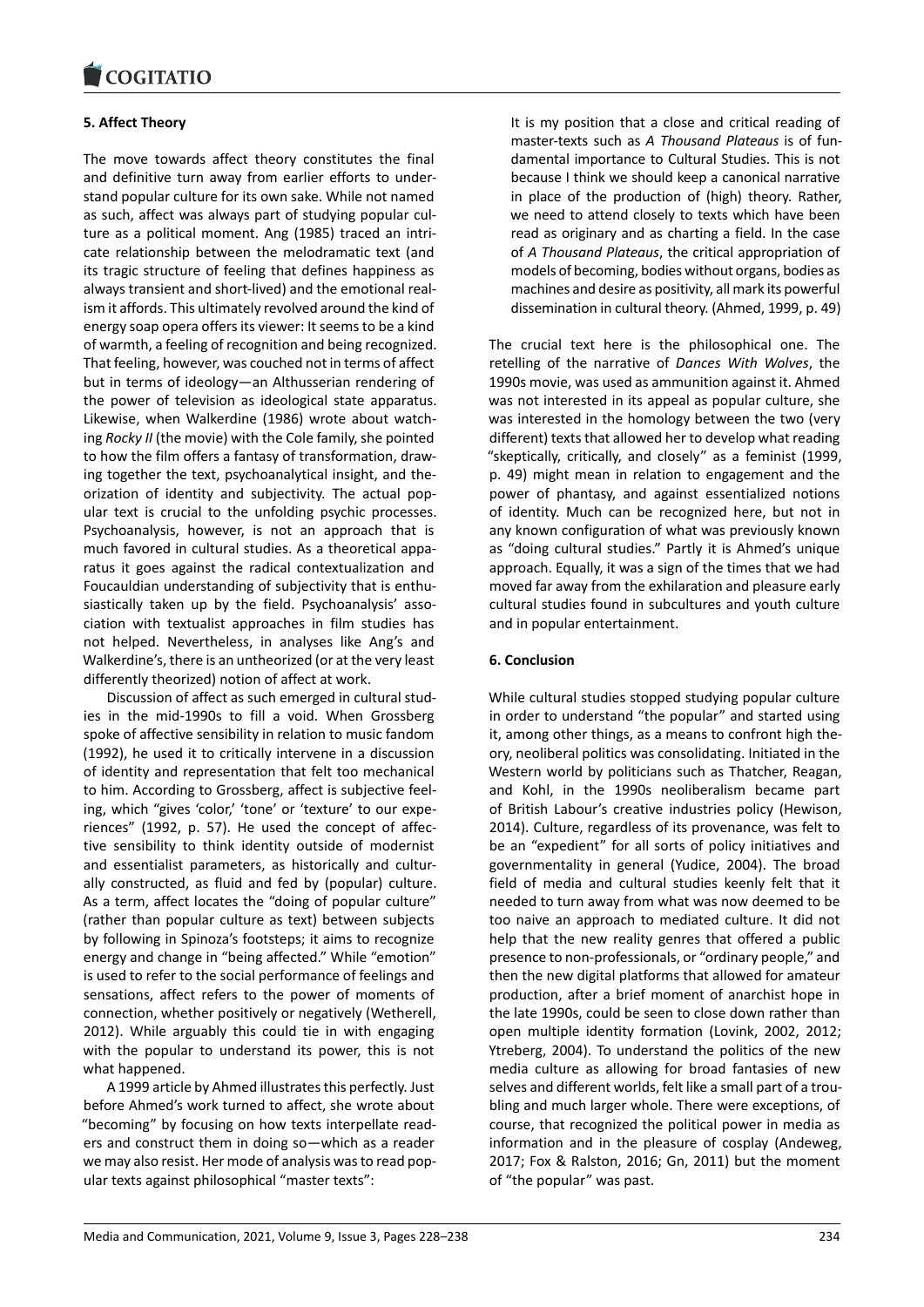Today, when popular culture is referenced in the [hybrid field that incl](https://www.cogitatiopress.com)udes cultural studies but also soci‐ ology, popular culture and the popular have become part of a research tradition, as in John Storey's work, or props for quite different arguments. When Wood and Skeggs write about reality TV, they discuss class and gender (Skeggs et al., 2008; Storey, 2018; Wood, 2017). When Littler makes her case against meritocracy and unveils it as neoliberalism at work, she references the ultra‐rich as they populate TV programs and popular fig‐ ures such as the "mumpreneur" (Littler, 2018). When Gloria Wekker deconstructs the politics of race in the Netherlands, the yearly Sinterklaas festivities and its cari‐ catural Petes in blackface serve as an example of popular culture as a deeply conservative and exclusionary force (Wekker, 2016).

It is well possible that, had Stallybrass and White (1986) come across Sinterklaas when writing their *Politics and Poetics of Transgression*, they would have interpreted the Petes in blackface in terms of carnival and exhilaration. Referencing medieval examples, they would have cautioned that these were raucous and uncouth times that did not particularly score well on inclusion or emancipation. In as far as the popular has carnivalesque traits, Stallybrass and White might well have argued that these have to do with temporarily stepping out of line, of suspending the normal order and turn‐ ing power relations upside down. That contemporary scholars approach such popular energies with distrust has very sound political reasons in times when QAnon believers storm the US Capitol. In the current conjunc‐ ture, it seems that the Right is simply better at read‐ ing and using Gramsci. Cultural studies, on the contrary, seems to have lost its sense of how texts might ener‐ gize and produce collectivity and utopian connections. Of course, cultural studies has also gained critical aware‐ ness through its understanding of governmentality, and through its theorization of affect and how the senses are involved in processes of meaning making.

What this overview has tried to show is that the "moment of popular culture" was a relatively short‐lived but highly influential, foundational moment in the his‐ tory of cultural studies. This popular moment was subse‐ quently displaced by a set of related yet different theoret‐ ical problematics, that gradually moved the study of pop‐ ular culture away from the popular, in some instances even getting rid of the adjective in its entirety. Each of these mutations was caused by the interlocking of changing mediatic and political environments, chang‐ ing political engagements, and changing scholarly views. Consolidation of the move to audience studies was as much a response to changing media technologies as it was an attempt to attenuate and empirically ground some of the more grandiose claims made in the 1980s. The governmental approach argued that an exclusive focus on popular culture blinded one to the strategic deployment of culture in the wider sense. In addition, it was inspired by the belief that cultural studies scholars

should engage in policy debates. Affect theory was both an attempt to take the discipline away from an exclu‐ sive focus on discourse, meaning, and ideology, and the result of the belief that popular texts are in need of ana‐ lysis but do not require any defense against their detrac‐ tors. And the recent, more critical work with which we ended the previous section, no longer sees a utopian impulse in the pleasures and enthusiasm generated by popular culture, focusing instead on its reactionary ener‐ gies, its increasing commodification and racist lineages.

What we have gained is a shared understanding that popular culture is a key site for the production and repro‐ duction of hegemony (Storey, 2018, p. 3). Nowadays we know that popular culture provides us with easy means to reflect on what binds and what divides us, whether such forms of cultural citizenship take progressive or conservative forms (Eeken & Hermes, 2021; Hermes, 2005). That it affords wholehearted immersion and excitement over issues that are deeply political, but quite possibly more properly belong in other realms. The opening line of this article, one of the many tweets about the Shondaland series *Bridgerton* for Netflix, proves this point: *Bridgerton* is based on a series of romance novels, one of the ultimate "pulp" genres. As a Netflix offering it has become "drama." In the hands of pro‐ ducer Shonda Rhimes, it also became a political vehicle to suggest that racial diversity requires only the small‐ est leap of the imagination. On Twitter, however, the series becomes a cause célèbre to vent outrage over his‐ torical inaccuracy: not just about whether or not the English nobility might have been a more diverse group of people than is assumed, but about its costumes and musical scores as well. An astounding wish for author‐ itative, historically correct storytelling seems to motivate the twitterers. The point seems lost that *Bridgerton* might simply be an instance of "the popular," of that which gives us energy and hope and a sense that every‐ thing might be better (and to h\*\*\* with historical accu‐ racy and other norms, codes, and prescriptions). A pity really, that without the popular, we are all dancing in our riding boots (which, for the uninitiated, is truly extremely uncomfortable).

### **Acknowledgments**

The authors wish to thank the two anonymous review‐ ers for their constructive remarks on an earlier version of this article.

### **Conflict of Interests**

The authors declare no conflict of interests.

### **References**

Ahmed, S. (1999). Phantasies of becoming the other. *European Journal of Cultural Studies*, *2*(1), 47–63. https://doi.org/10.1177/136754949900200103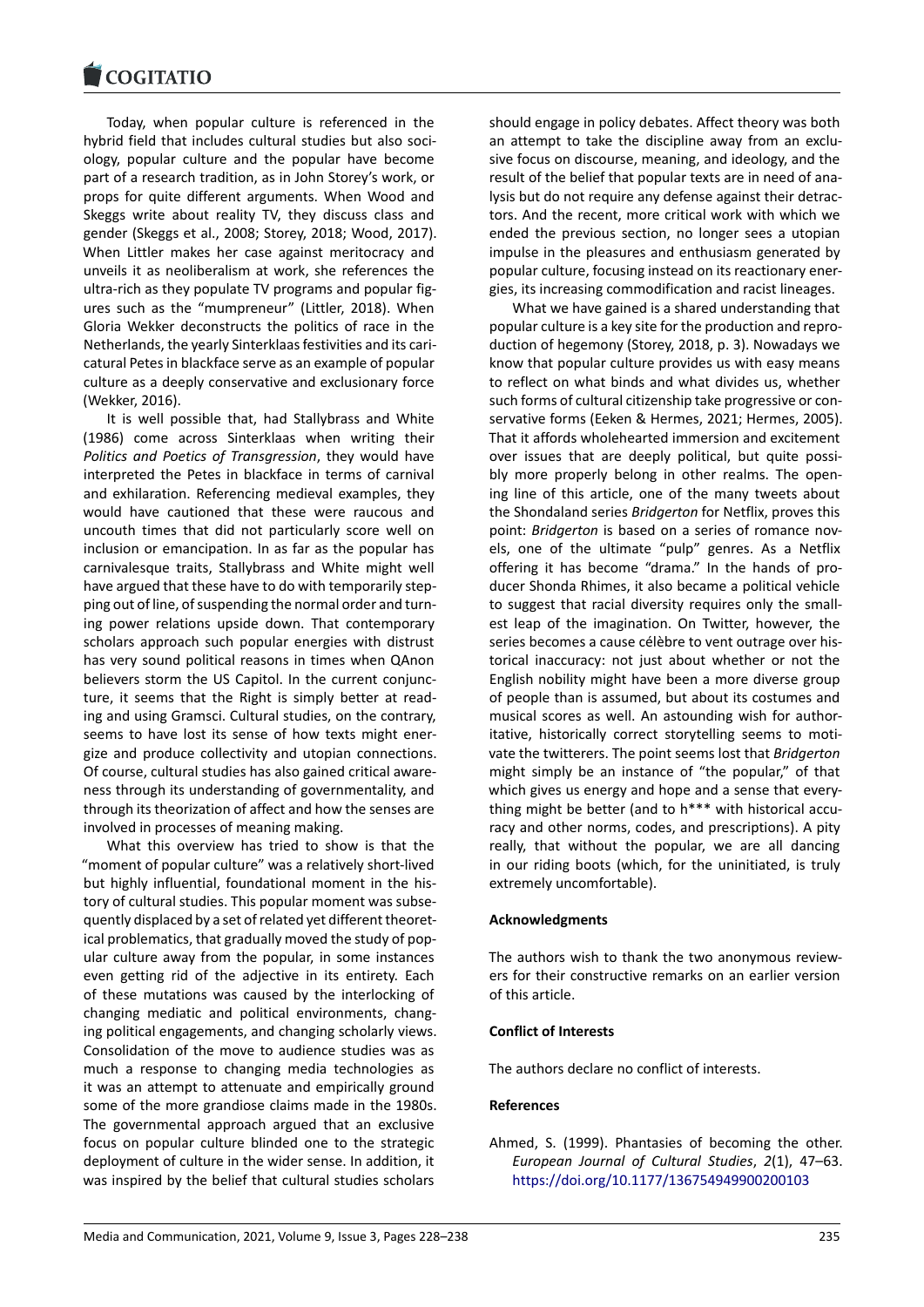- Althusser, L. (1971). *Lenin and philosophy and other essays*. Monthly Review Press.
- [Andeweg, A. \(2017\)](https://www.cogitatiopress.com). Novels as social media: How lit‐ erature helped shape notions of sexual liberation. *Sexuality & Culture*, *21*, 343–361. https://doi.org/ 10.1007/s12119‐017‐9419‐9
- Ang, I. (1985). *Watching Dallas: Soap opera and the melo‐ dramatic imagination*. Methuen.
- Bastos, M. T., & Mercea, D. (2019). The B[rexit botnet and](https://doi.org/10.1007/s12119-017-9419-9) [user‐generated hyperpartisa](https://doi.org/10.1007/s12119-017-9419-9)n news. *Social Science Computer Review*, *37*(1), 38–54. https://doi.org/ 10.1177/0894439317734157
- Bennett, T. (1982). James Bond as popular hero, Unit 21. In T. Bennett (Ed.), *Politics, ideology and popular cul‐ ture 2* (pp. 5–33). Open University Pr[ess.](https://doi.org/10.1177/0894439317734157)
- Be[nnett, T. \(1986\). The politics of](https://doi.org/10.1177/0894439317734157) "the popular" and pop‐ ular culture. In T. Bennett, C. Mercer, & J. Woolacott (Eds.), *Popular culture and social relations* (pp. 6–21). Open University Press.
- Bennett, T. (1995). *The birth of the museum: History, the‐ ory, politics*. Routledge.
- Bennett, T. (1998). *Culture: A reformer's science*. SAGE.
- Bennett, T. (2003). Culture and governmentality. In J. Z. Bratich, J. Packer, & C. McCarthy (Eds.), *Foucault, cul‐ tural studies, and governmentality* (pp. 47–63). Suny.
- Bourdieu, P. (1980). The production of belief: Contri‐ bution to an economy of symbolic goods. *Media, Culture & Society*, *2*(3), 261–293. https://doi.org/ 10.1177/016344378000200305
- Burke, P. (2009). *Popular culture in early modern Europe.* Routledge. (Original work published 1978)
- CCCS Women's Studies Group. (Eds.). (1978). *[Women](https://doi.org/10.1177/016344378000200305) take issue*[. Hutchinson.](https://doi.org/10.1177/016344378000200305)
- Clifford, J., & Marcus, G. E. (Eds.). (1986). *Writing culture: The poetics and politics of ethnography*. University of California Press.
- Coffey, M. K. (2003). From nation to community: Muse‐ ums and the reconfiguration of Mexican society under neoliberalism. In J. Z. Bratich, J. Packer, & C. McCarthy (Eds.), *Foucault, cultural studies, and gov‐ ernmentality* (pp. 207–242). Suny.
- Curran, J. (1990). The new revisionism in mass commu‐ nication research: A reappraisal. *European Journal of Communication*, *5*(2), 135–164. https://doi.org/ 10.1177/0267323190005002002
- Eeken, S., & Hermes, J. (2021). Doctor Who, ma'am: YouTube reactions to the 2017 reveal of the new Doc‐ tor. *Television & New Media*, *22*(5), 1–18. [https://](https://doi.org/10.1177/0267323190005002002) [doi.org/10.1177/1527476419893](https://doi.org/10.1177/0267323190005002002)040
- Enli, G. (2017). Twitter as arena for the authentic out‐ sider: Exploring the social media campaigns of Trump and Clinton in the 2016 US presidential [election.](https://doi.org/10.1177/1527476419893040) *[European Journal of Communication](https://doi.org/10.1177/1527476419893040)*, *32*(1), 50–61. https://doi.org/10.1177/0267323116682802
- Fernández Castro, J. (2017). Stuart Hall: An organic intel‐ lectual. *Middle East—Topics & Arguments*, *7*, 23–29. https://doi.org/10.17192/meta.2017.7.5134
- Fiske, J. (1987). *[Television culture](https://doi.org/10.1177/0267323116682802)*. Methuen.
- Fiske, J., & Hartley, J. (1978). *Reading television*. Methuen.
- Foucault, M. (1970). *The order of things: An archeology of the human sciences*. Tavistock.
- Foucault, M. (1972). *The archaeology of knowledge*. Tavistock.
- Foucault, M. (1977). *Discipline and punish*. Tavistock.
- Fox, J., & Ralston, R. (2016). Queer identity online: Infor‐ mal learning and teaching experiences of LGBTQ individuals on social media. *Computers in Human Behavior*, *65*, 635–642. https://doi.org/10.1016/ j.chb.2016.06.009
- Fredericks, E. A. [tiny\_bookbot]. (2020, December 31). *People griping about nonwhite actors in Bridgerton but not fussing about the D[uke wearing riding boots](https://doi.org/10.1016/j.chb.2016.06.009) [to a ball?](https://doi.org/10.1016/j.chb.2016.06.009)* [Tweet]. Twitter. https://twitter.com/tiny\_ bookbot/status/1344465298552811521?s=20
- Fuchs, C. (2010). Labor in informational capitalism and on the internet. *The Information Society*, *26*(3), 179–196. https://doi.org[/10.1080/0197224100371](https://twitter.com/tiny_bookbot/status/1344465298552811521?s=20) [2215](https://twitter.com/tiny_bookbot/status/1344465298552811521?s=20)
- Geertz, C. (1973). *The interpretation of cultures*. Basic books.
- Gibson, M., [& Hartley, J. \(1998\). Forty years of cul‐](https://doi.org/10.1080/01972241003712215) [tural](https://doi.org/10.1080/01972241003712215) studies: An interview with Richard Hoggart, October 1997. *International Journal of Cultural Stud‐ ies*, *1*(1), 11–23. https://doi.org/10.1177/1367877 99800100102
- Gillespie, M. (1995). *Television and ethnicity*. Routledge.
- Gn, J. (2011). Queer simulation: The practice, per‐ formance and p[leasure of cosplay,](https://doi.org/10.1177/136787799800100102) *Continuum*, *25*[\(4\), 583–59](https://doi.org/10.1177/136787799800100102)3. https://doi.org/10.1080/10304312. 2011.582937
- Gramsci, A. (1971). *Selections from the prison notebooks*. International publishers.
- Gray, A. (1992). *Vi[deo playtime: The gendering of a](https://doi.org/10.1080/10304312.2011.582937) [leisure techno](https://doi.org/10.1080/10304312.2011.582937)logy*. Routledge.
- Grossberg, L. (1992). The affective sensibility of fandom. In L. A. Lewis (Ed.), *The adoring audience: Fan culture and popular media* (pp. 50–65). London.
- Hall, S. (1997). The work of representation. In S. Hall (Ed.), *Representation: Cultural representations and signify‐ ing practices* (pp. 13–74). SAGE.
- Hall, S., & Jefferson, T. (1975). *Resistance through rituals*. Hutchinson.
- Hall, S., Lumley, R., & McLennan, G. (2007). Politics and ideology: Gramsci. In A. Gray, J. Campbell, M. Erick‐ son, S. Hanson, & H. Wood (Eds.), *CCCS selected work‐ ing papers*(Vol. 1, pp. 278–305). Routledge. (Original work published 1977)
- Hall, S., & Whannell, G. (Eds.). (1964). *The popular arts*. Pantheon.
- Hammersley, M., & Atkinson, P. (1998). *Ethnography: Principles in practice* (3rd ed.). Routledge.
- Hartley, J. (1999). *Uses of television*. Routledge.
- Hay, J. (2003). The (neo) liberalization of the domestic sphere and the new architecture of community. In J. Z. Bratich, J. Packer, & C. McCarthy (Eds.), *Foucault,*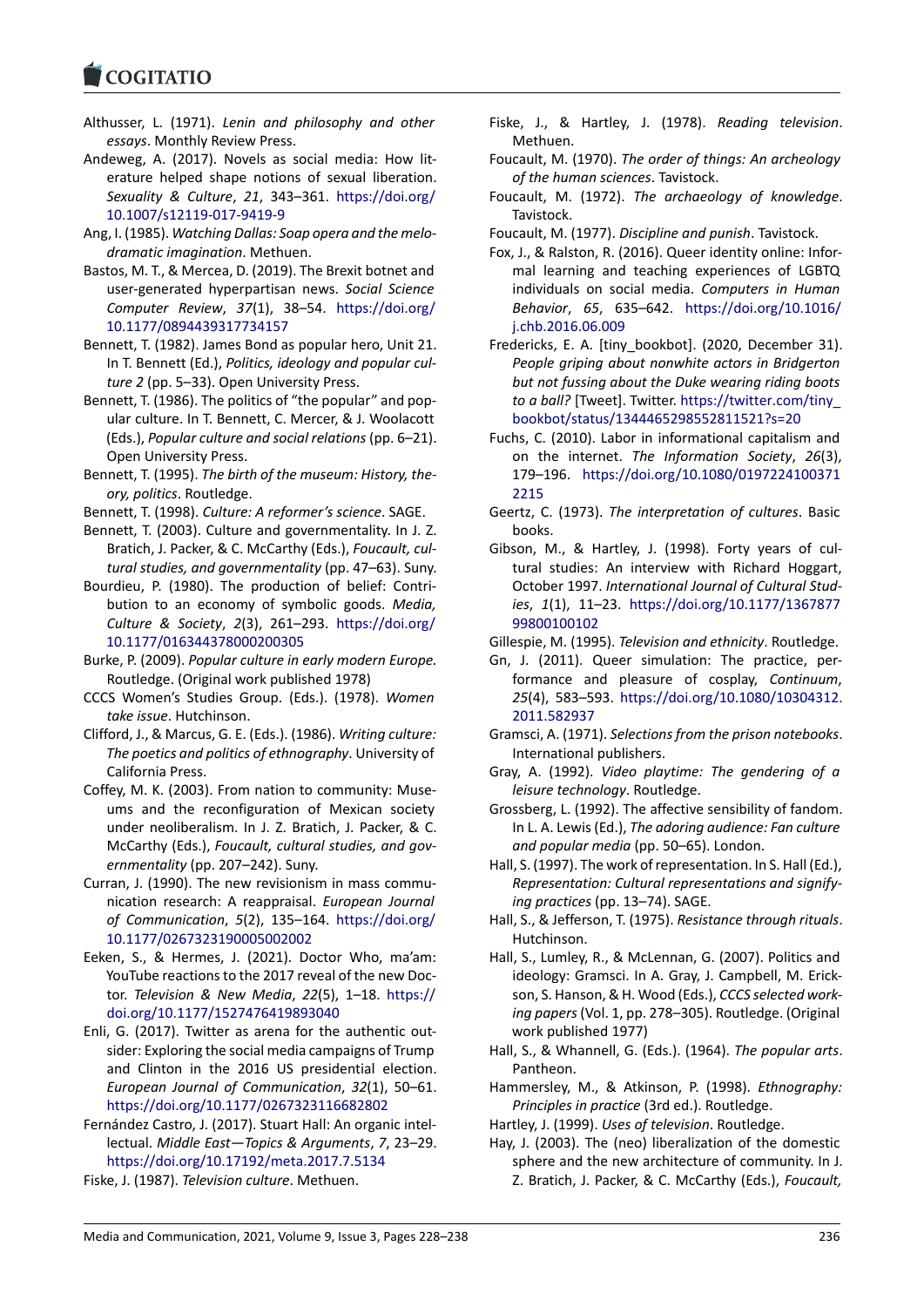*cultural studies, and governmentality* (pp. 165–206). Suny.

- [Hebdige, D. \(1979\).](https://www.cogitatiopress.com) *Subculture: The meaning of style*. Methuen.
- Hermes, J. (1995). *Reading women's magazines*. Polity Press.
- Hermes, J. (2005). *Rereading popular culture*. Blackwell.
- Hermes, J., & Kardolus, M. (2019). Occupying the inter‐ section: RuPaul's celebration of meritocracy. *Critical Studies in Television*, *14*(4), 462–467.
- Hewison, R. (2014). *Cultural capital: The rise and fall of Creative Britain*. Verso.
- Hills, M. (2002). *Fan cultures*. Routledge.
- Jenkins, H. (2021). *Who the &%&# is Henry Jenkins?* Henry Jenkins. http://henryjenkins.org/aboutme html
- Jenkins, H., Peters‐Lazaro, G., & Shresthova, S. (Eds.). (2020). *Popular culture and the civic imagination*. New York Universi[ty Press.](http://henryjenkins.org/aboutmehtml)
- Jen[sen, J](http://henryjenkins.org/aboutmehtml). (1990). *Redeeming modernity*. SAGE.
- King, S. J. (2003). Doing good by running well: Breast cancer, the race for the cure, and new technologies of ethical citizenship. In J. Z. Bratich, J. Packer, & C. McCarthy (Eds.), *Foucault, cultural studies, govern‐ mentality* (pp. 285–301). Suny.
- Littler, J. (2018). *Against meritocracy: Culture, power and myths of mobility*. Routledge.
- Lovink, G. (2002). *Dark fiber: Tracking critical internet cul‐ ture*. MIT Press.
- Lovink, G. (2012). *Networks without a cause: A critique of social media*. Institute of Network Cultures.
- McGuigan, J. (1992). *Cultural populism*. Routledge.
- Miklaucic, S. (2003). God games and governmentality: Civilization II and hypermediated knowledge. In J. Z. Bratich, J. Packer, & C. McCarthy (Eds.), *Foucault, cul‐ tural studies, governmentality* (pp. 317–335). Suny.
- Moran, M., & McGuigan, J. (2020). "Tory stories": Arguing for a critical cultural populism, again. *European Journal of Cultural Studies*, *23*(6), 1005–1013.
- Morley, D. (1980). *The Nationwide audience: Structure and decoding*. British Film Institute.

Morley, D. (1986). *Family television*. Comedia.

- Morris, M. (1988). Banality in cultural studies. *Discourse*, *10*(2), 3–29.
- Newcomb, H., & Hirsch, P. M. (1983). Television as a cul‐ tural forum. *Quarterly Review of Film & Video*, *8*(3), 45–55.

### Ouellette, L. (2004). Take responsibility for yourself: Judge Judy and the neoliberal citizen. In S. Murray & L. Ouellette (Eds.), *Reality TV: Remaking television cul‐ ture* (pp. 231–250). New York University Press.

Packard, V. (1957). *The hidden persuaders*. Pocket Books.

- Pariser, E. (2011). *The filter bubble: What the internet is hiding from you*. Penguin UK.
- Radway, J. (1984). *Reading the romance*. University of North Carolina Press.
- Seymour, R. (2016). *Schadenfreude with bite*. London Review of Books. https://www.lrb.co.uk/v38/n24/ richard‐seymour/schadenfreude‐with‐bite
- Skeggs, B., Thumim, N., & Wood, H. (2008). "Oh good‐ ness, I am watching reality TV": How methods make class in audience research. *[European Journal of Cul‐](https://www.lrb.co.uk/v38/n24/richard-seymour/schadenfreude-with-bite) tural Studies*, *11*(1), 5–24. [https://doi.org/](https://www.lrb.co.uk/v38/n24/richard-seymour/schadenfreude-with-bite)10.1177/ 1367549407084961
- Stallybrass, A., & White, P. (1986). *The politics and poet‐ ics of transgression*. Cornell University Press.
- Storey, J. (2018). *Cultural theor[y and popular culture](https://doi.org/10.1177/1367549407084961)* (8th [revised ed.\). Routled](https://doi.org/10.1177/1367549407084961)ge.
- Terranova, T. (2000). Free labor: Producing culture for the digital economy. *Social Text*, *63*(18), 33–58.
- Thornton, S. (1995). *Club cultures: Music, media, and sub‐ cultural capital*. Polity Press.
- Tufekci, Z. (2014). Engineering the public: Big data, surveillance and computational politics. *First Mon‐ day*, *19*(7). https://doi.org/10.5210/fm.v19i7.4901
- Walkerdine, V. (1986). Video replay: Families, films and fantasy. In V. Burgin, J. Donald, & C. Kaplan (Eds.), *For‐ mations of fantasy* (pp. 167–199). Methuen.
- Wekker, G. (2016). *[White innocence: Paradoxes of col](https://doi.org/10.5210/fm.v19i7.4901)o‐ nialism and race*. AUP.
- Wetherell, M. (2012). *Affect and emotion*. SAGE.
- Winlow, S., & Hall, S. (2007). Book review: Resistance through rituals (2nd ed.). *Crime, Media, Culture*, *3*(3), 394–397. https://doi.org/10.1177/ 17416590070030030902
- Wood, H. (2017). The politics of hyperbole on Geordie Shore: Class, gender, youth and excess. *European Journal of Cultural Studies*, *20*(1), 39–55. [https://doi.](https://doi.org/10.1177/17416590070030030902) [org/10.1177/1367549416](https://doi.org/10.1177/17416590070030030902)640552
- Ytreberg, E. (2004). Formatting participation within broadcast media production. *Media, Culture & Soci‐ ety*, *26*, 677–692.
- Yudice, G. (2004). *[The expediency of](https://doi.org/10.1177/1367549416640552) culture*[. Duke Uni‐](https://doi.org/10.1177/1367549416640552) versity Press.

### **About the Authors**



**Joke Hermes** (PhD) is a Professor of Media, Culture and Citizenship at Inholland University of Applied Sciences. She teaches television and cross-media culture at the University of Amsterdam and is Founding Co-Editor of the *European Journal of Cultural Studies*. Currently her work focuses on questions of inclusion and the creative industries, and on the development of participatory design research practice as a new format for audience research.